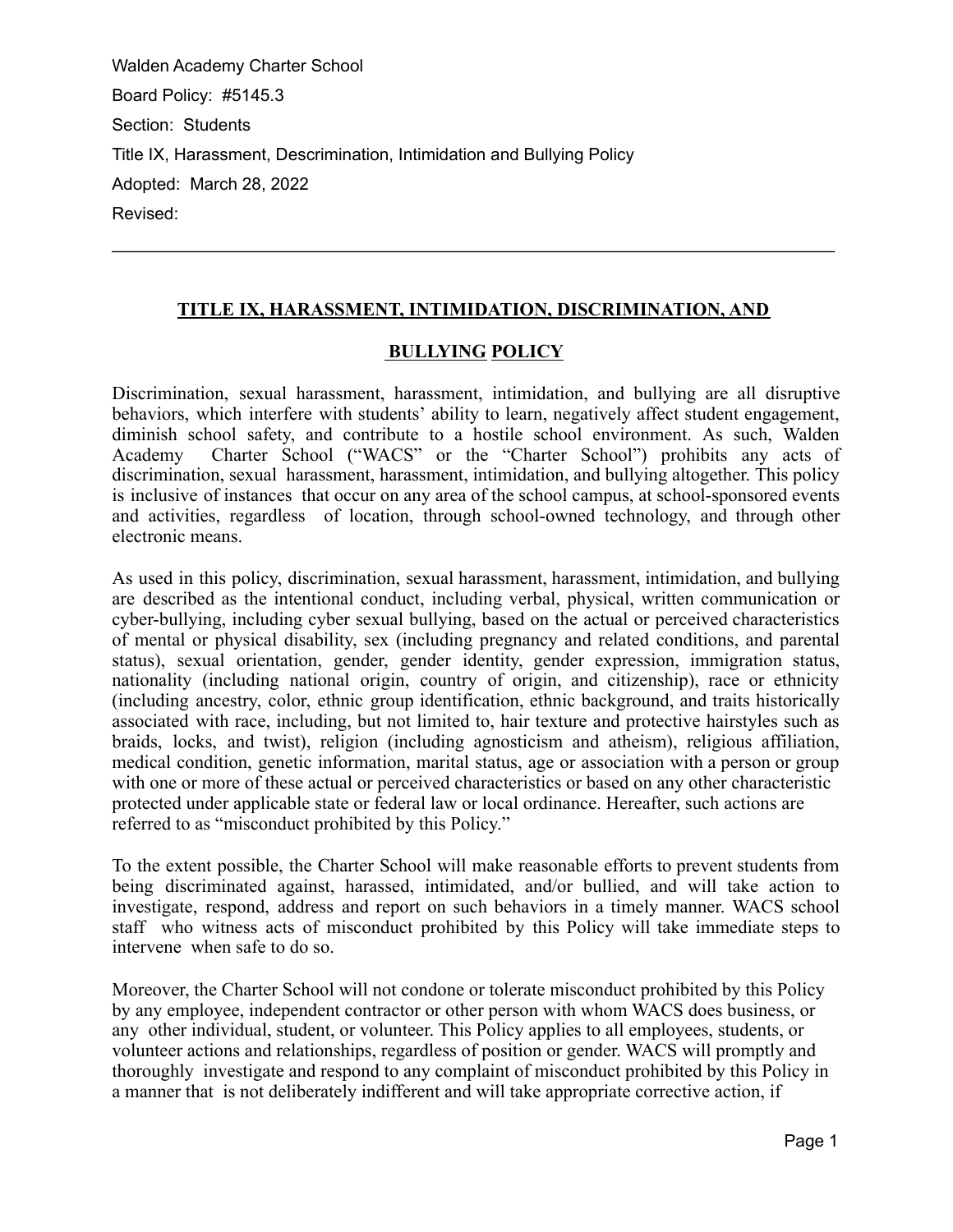warranted. WACS complies with all applicable state and federal laws and regulations and local ordinances in its investigation of and response to reports of misconduct prohibited by this Policy.

## **Title IX, Harassment, Intimidation, Discrimination and Bullying Coordinator ("Coordinator")**:

Suzanne Tefs

School Director

1149 W. Wood Street

Willows, CA 95988

530-361-6480

[leadershipteam@waldenacademy.org](mailto:leadershipteam@waldenacademy.org)

#### **Definitions**

#### **Prohibited Unlawful Harassment**

- Verbal conduct such as epithets, derogatory jokes or comments or slurs.
- Physical conduct including assault, unwanted touching, intentionally blocking normal movement or interfering with work or school because of sex, race or any other protected basis.
- Retaliation for reporting or threatening to report harassment.
- Deferential or preferential treatment based on any of the protected characteristics listed above.

#### **Prohibited Unlawful Harassment under Title IX**

Title IX (20 U.S.C. § 1681 *et seq.*; 34 C.F.R. § 106.1 *et seq.*) and California state law prohibit discrimination and harassment on the basis of sex. In accordance with these existing laws, discrimination and harassment on the basis of sex in education institutions, including in the education institution's admissions and employment practices, is prohibited. All persons,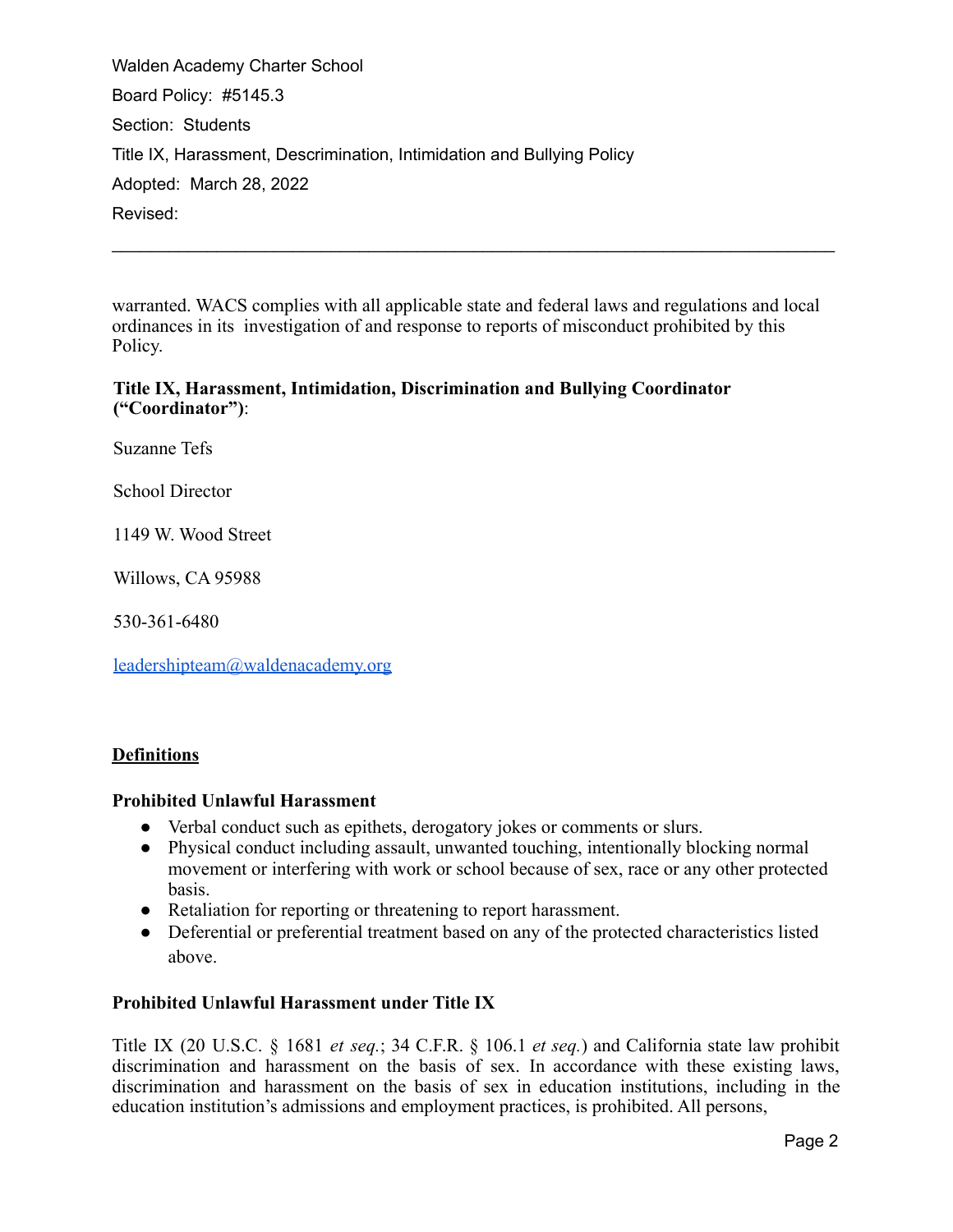regardless of sex, are afforded equal rights and opportunities and freedom from unlawful discrimination and harassment in education programs or activities conducted by WACS.

WACS is committed to providing a work and educational environment free of sexual harassment and considers such harassment to be a major offense, which may result in disciplinary action. Inquiries about the application of Title IX and 34 C.F.R. Part 106 may be referred to the Coordinator, the Assistant Secretary for Civil Rights of the U.S. Department of Education, or both.

Sexual harassment consists of conduct on the basis of sex, including but not limited to unwelcome sexual advances, requests for sexual favors and other verbal or physical conduct on the basis of sex, regardless of whether or not the conduct is motivated by sexual desire, when: (a) Submission to the conduct is explicitly or implicitly made a term or a condition of an individual's employment, education, academic status, or progress; (b) submission to, or rejection of, the conduct by the individual is used as the basis of employment, educational or academic decisions affecting the individual; (c) the conduct has the purpose or effect of having a negative impact upon the individual's work or academic performance, or of creating an intimidating, hostile, or offensive work or educational environment; and/or (d) submission to, or rejection of, the conduct by the individual is used as the basis for any decision affecting the individual regarding benefits and services, honors, programs, or activities available at or through the educational institution.

It is also unlawful to retaliate in any way against an individual who has articulated a good faith concern about sexual harassment against themselves or against another individual.

Sexual harassment may include, but is not limited to:

- Physical assaults of a sexual nature, such as:
	- a. Rape, sexual battery, molestation or attempts to commit these assaults. o Intentional physical conduct that is sexual in nature, such as touching, pinching, patting, grabbing, brushing against another's body, or poking another's body.
- Unwanted sexual advances, propositions or other sexual comments, such as:  $\circ$  Sexually oriented gestures, notices, remarks, jokes, or comments about a person's sexuality or sexual experience.
	- a. Preferential treatment or promises of preferential treatment to an individual for submitting to sexual conduct, including soliciting or attempting to solicit any individual to engage in sexual activity for compensation or reward or deferentia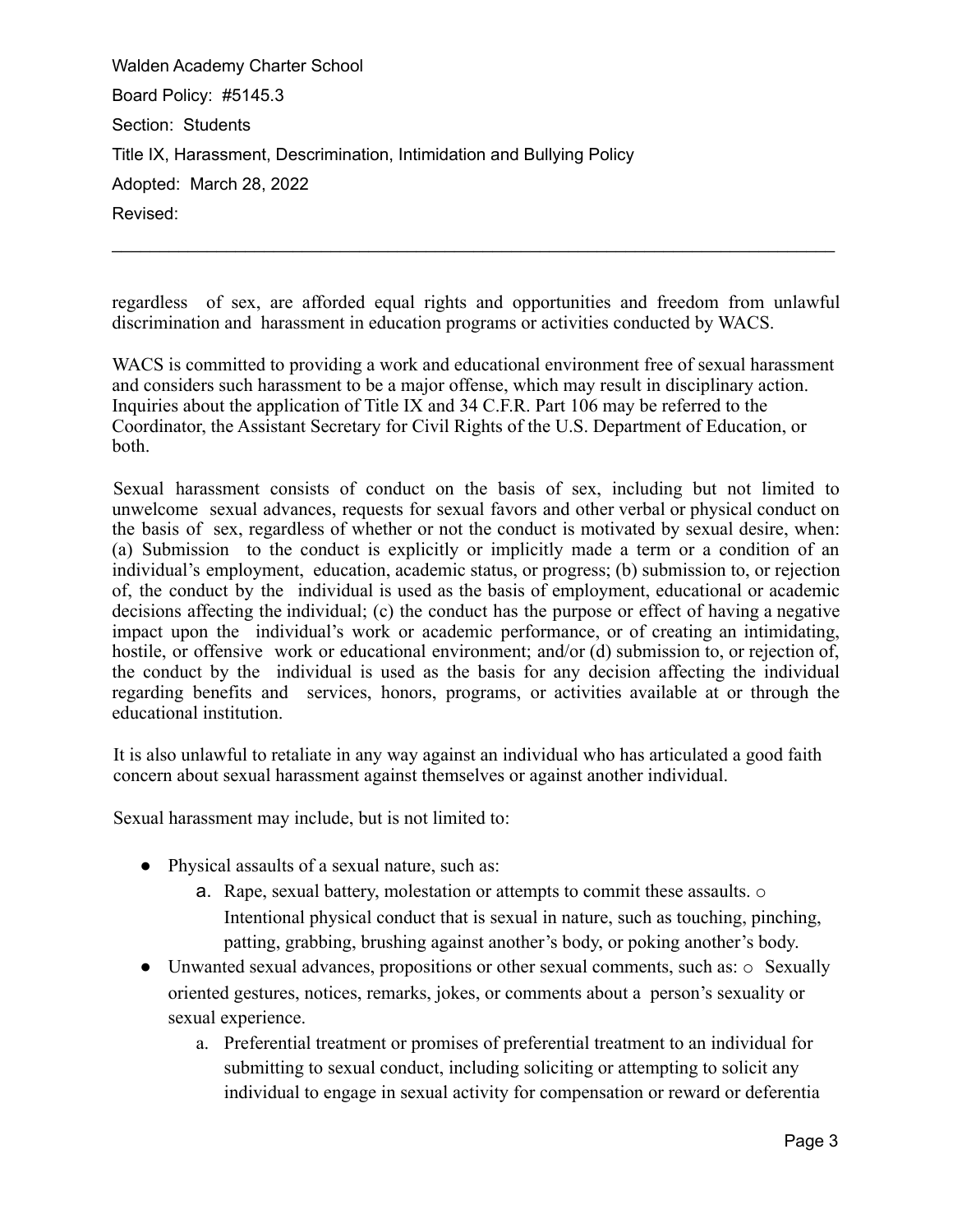Walden Academy Charter School

Board Policy: #5145.3

Section: Students

Title IX, Harassment, Descrimination, Intimidation and Bullying Policy

Adopted: March 28, 2022

Revised:

treatment for rejecting sexual conduct.

- b. Subjecting or threats of subjecting a student or employee to unwelcome sexual attention or conduct or intentionally making the student's or employee's performance more difficult because of the student's or the employee's sex.
- Sexual or discriminatory displays or publications anywhere in the work or educational environment, such as:

\_\_\_\_\_\_\_\_\_\_\_\_\_\_\_\_\_\_\_\_\_\_\_\_\_\_\_\_\_\_\_\_\_\_\_\_\_\_\_\_\_\_\_\_\_\_\_\_\_\_\_\_\_\_\_\_\_\_\_\_\_\_\_\_\_\_\_\_\_\_\_\_\_\_\_\_

- a. Displaying pictures, cartoons, posters, calendars, graffiti, objections, promotional materials, reading materials, or other materials that are sexually suggestive, sexually demeaning or pornographic or bringing or possessing any such material to read, display or view in the work or educational environment.
- b. Reading publicly or otherwise publicizing in the work or educational environment materials that are in any way sexually revealing, sexually suggestive, sexually demeaning or pornographic.
- c. Displaying signs or other materials purporting to segregate an individual by sex in an area of the work or educational environment (other than restrooms or similar rooms).

The illustrations of harassment and sexual harassment above are not to be construed as an all inclusive list of prohibited acts under this Policy.

## **Prohibited Bullying**

**Bullying** is defined as any severe or pervasive physical or verbal act or conduct, including communications made in writing or by means of an electronic act. Bullying includes one or more acts committed by a student or group of students that may constitute sexual harassment, hate violence, or creates an intimidating and/or hostile educational environment, directed toward one or more students that has or can be reasonably predicted to have the effect of one or more of the following:

- 1. Placing a reasonable student(1) or students in fear of harm to that student's or those students' person or property.
- 2. Causing a reasonable student to experience a substantially detrimental effect on the student's physical or mental health.
- 3. Causing a reasonable student to experience a substantial interference with the student's academic performance.

<sup>(1)</sup> "Reasonable student" is defined as a student, including, but not limited to, an exceptional needs student, who exercises care, skill and judgment in conduct for a person of his or her age, or for a person of his or her age with his or her exceptional needs.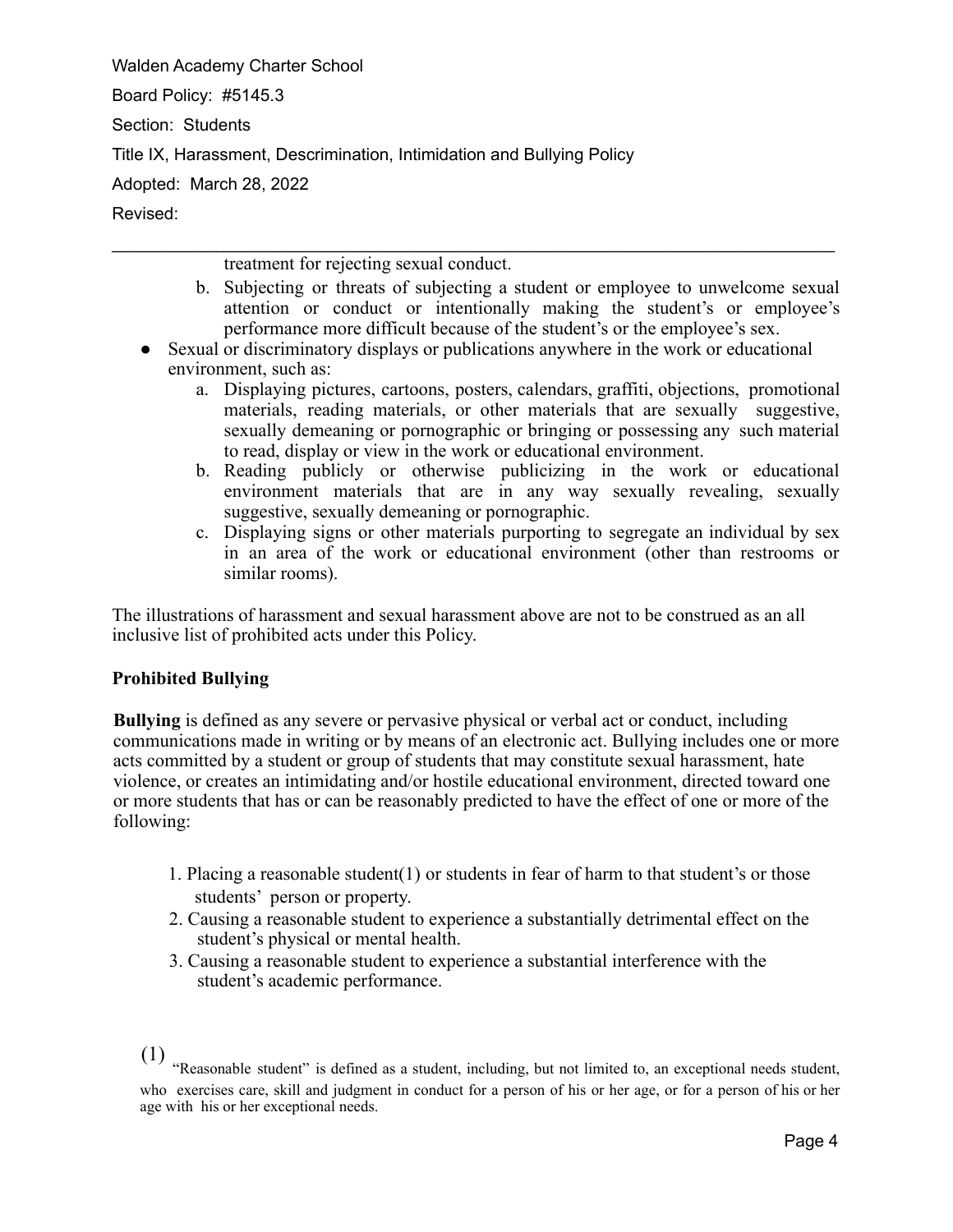4. Causing a reasonable student to experience a substantial interference with the student's ability to participate in or benefit from the services, activities, or privileges provided by WACS.

**Cyberbullying** is an electronic act that includes the transmission of harassing communication, direct threats, or other harmful texts, sounds, or images on the Internet, social media, or other technologies using a telephone, computer, or any wireless communication device. Cyberbullying also includes breaking into another person's electronic account and assuming that person's identity in order to damage that person's reputation.

**Electronic act** means the creation or transmission originated on or off the school site, by means of an electronic device, including, but not limited to, a telephone, wireless telephone, or other wireless communication device, computer, or pager, of a communication, including, but not limited to, any of the following:

- 1. A message, text, sound, video, or image.
- 2. A post on a social network Internet Web site including, but not limited to:
	- a. Posting to or creating a burn page. A "burn page" means an Internet Web site created for the purpose of having one or more of the effects as listed in the definition of "bullying," above.
	- b. Creating a credible impersonation of another actual student for the purpose of having one or more of the effects listed in the definition of "bullying," above. "Credible impersonation" means to knowingly and without consent impersonate a student for the purpose of bullying the student and such that another student would reasonably believe, or has reasonably believed, that the student was or is the student who was impersonated.
	- c. Creating a false profile for the purpose of having one or more of the effects listed in the definition of "bullying," above. "False profile" means a profile of a fictitious student or a profile using the likeness or attributes of an actual student other than the student who created the false profile.
- 3. An act of "Cyber sexual bullying" including, but not limited to.
	- a. The dissemination of, or the solicitation or incitement to disseminate, a photograph or other visual recording by a student to another student or to school personnel by means of an electronic act that has or can be reasonably predicted to have one or more of the effects described in definition of "bullying," above. A photograph or other visual recording, as described above, shall include the depiction of a nude, semi-nude, or sexually explicit photograph or other visual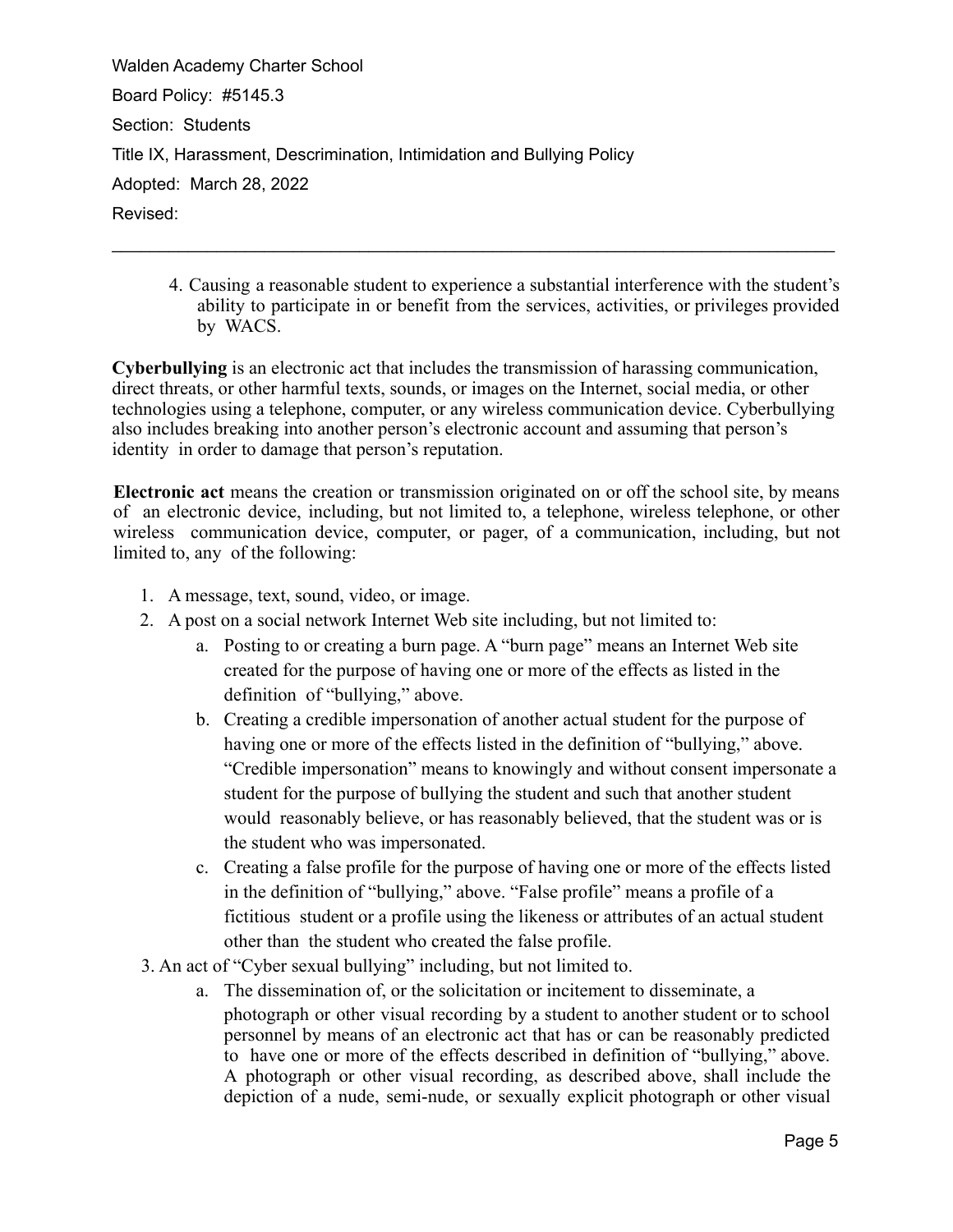> recording of a minor where the minor is identifiable from the photograph, visual recording, or other electronic act.

- b. "Cyber sexual bullying" does not include a depiction, portrayal, or image that has any serious literary, artistic, educational, political, or scientific value or that involves athletic events or school-sanctioned activities.
- 4. Notwithstanding the definitions of "bullying" and "electronic act" above, an electronic act shall not constitute pervasive conduct solely on the basis that it has been transmitted on the Internet or is currently posted on the Internet.

**Formal Complaint of Sexual Harassment** means a written document filed and signed by a complainant who is participating in or attempting to participate in WACS's education program or activity or signed by the Coordinator alleging sexual harassment against a respondent and requesting that WACS investigate the allegation of sexual harassment.

**Respondent** means an individual who has been reported to be the perpetrator of conduct that could constitute sexual harassment.

#### **Bullying and Cyberbullying Prevention Procedures**

WACS has adopted the following procedures for preventing acts of bullying, including cyberbullying.

## **1. Cyberbullying Prevention Procedures**

WACS advises students:

- a. To never share passwords, personal data, or private photos online.
- b. To think about what they are doing carefully before posting and by emphasizing that comments cannot be retracted once they are posted.
- c. That personal information revealed on social media can be shared with anyone including parents, teachers, administrators, and potential employers. Students should never reveal information that would make them uncomfortable if the world had access to it.
- d. To consider how it would feel receiving such comments before making comments about others online.

WACS informs Charter School employees, students, and parents/guardians of WACS's policies regarding the use of technology in and out of the classroom. WACS encourages parents/guardians to discuss these policies with their children to ensure their children understand and comply with such policies.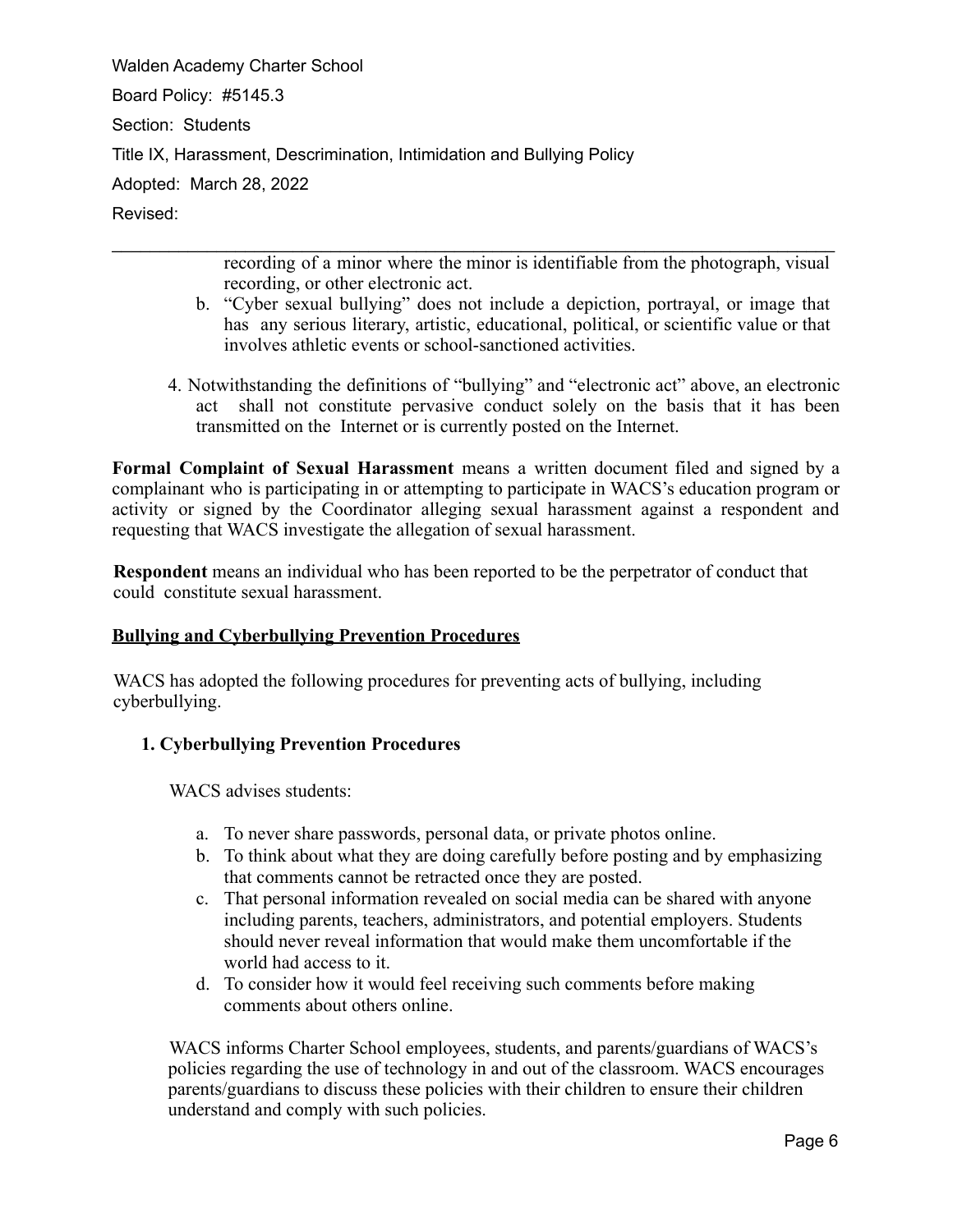## **2. Education**

WACS employees cannot always be present when bullying incidents occur, so educating students about bullying is a key prevention technique to limit bullying from happening. WACS advises students that hateful and/or demeaning behavior is inappropriate and unacceptable in our society and at WACS and encourages students to practice compassion and respect each other.

The Charter School educates students to accept all student peers regardless of protected characteristics (including but not limited to actual or perceived sexual orientation, gender identification, physical or cognitive disabilities, race, ethnicity, religion, and immigration status) and about the negative impact of bullying other students based on protected characteristics.

WACS's bullying prevention education also discusses the differences between appropriate and inappropriate behaviors and includes sample situations to help students learn and practice appropriate behavior and to develop techniques and strategies to respond in a non aggressive way to bullying-type behaviors. Students will also develop confidence and learn how to advocate for themselves and others, and when to go to an adult for help.

WACS informs WACS employees, students, and parents/guardians of this Policy and encourages parents/guardians to discuss this Policy with their children to ensure their children understand and comply with this Policy.

#### **3. Professional Development**

WACS annually makes available the online training module developed by the California Department of Education pursuant Education Code section 32283.5(a) to its certificated employees and all other WACS employees who have regular interaction with students.

WACS informs certificated employees about the common signs that a student is a target of bullying including:

- Physical cuts or injuries
- Lost or broken personal items
- Fear of going to school/practice/games
- Loss of interest in school, activities, or friends
- Trouble sleeping or eating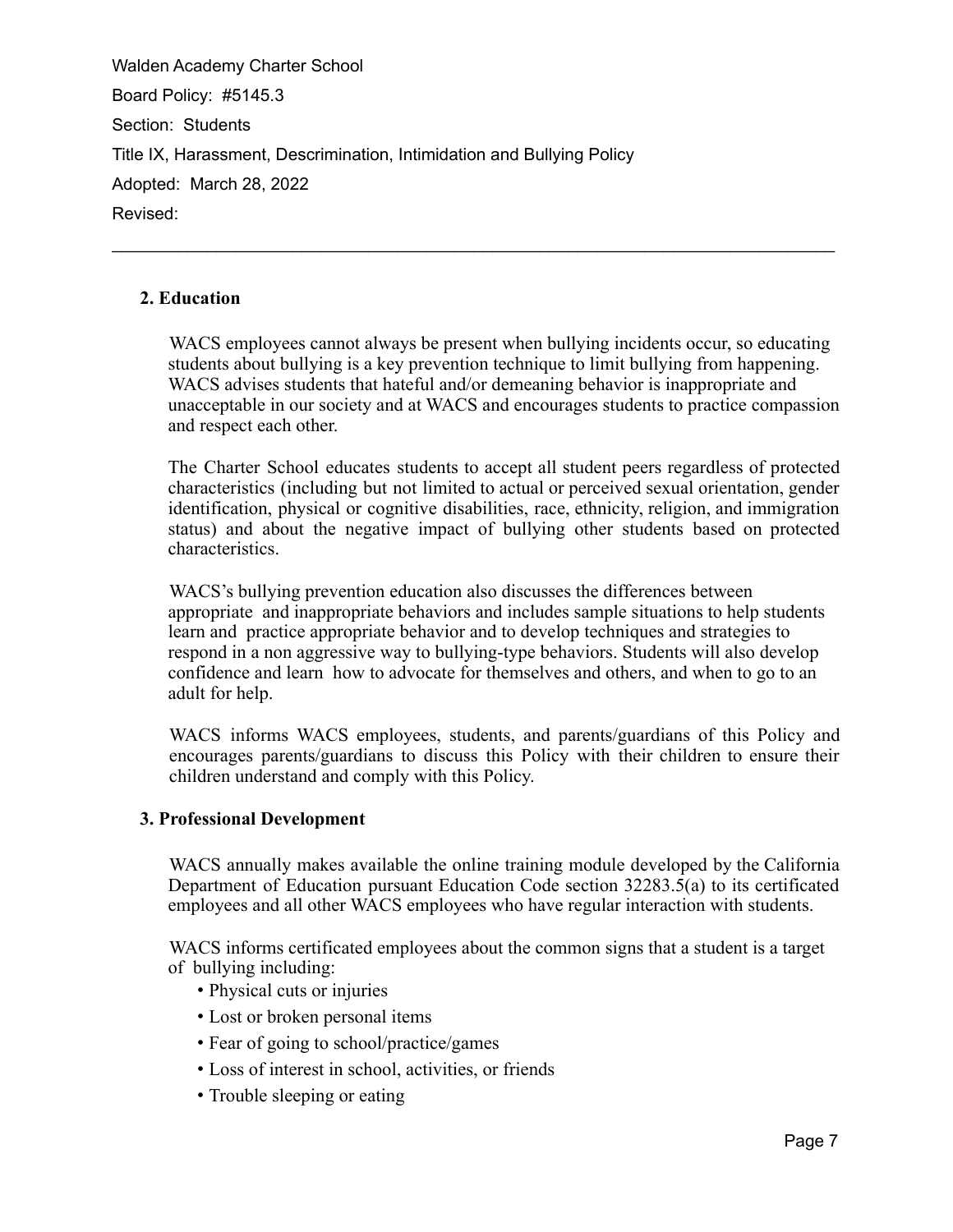- Anxious/sick/nervous behavior or distracted appearance
- Self-destructiveness or displays of odd behavior
- Decreased self-esteem

The Charter School also informs certificated employees about the groups of students determined by WACS, and available research, to be at elevated risk for bullying. These groups include but are not limited to:

\_\_\_\_\_\_\_\_\_\_\_\_\_\_\_\_\_\_\_\_\_\_\_\_\_\_\_\_\_\_\_\_\_\_\_\_\_\_\_\_\_\_\_\_\_\_\_\_\_\_\_\_\_\_\_\_\_\_\_\_\_\_\_\_\_\_\_\_\_\_\_\_\_\_\_\_

- Students who are lesbian, gay, bisexual, transgender, or questioning youth ("LGBTQ") and those youth perceived as LGBTQ; and
- Students with physical or learning disabilities.

WACS encourages its employees to demonstrate effective problem-solving, anger management, and self-confidence skills for WACS's students.

#### **Grievance Procedures**

#### **1. Scope of Grievance Procedures**

WACS will comply with its Uniform Complaint Procedures ("UCP") policy when investigating and responding to complaints alleging unlawful harassment, discrimination, intimidation or bullying against a protected group or on the basis of a person's association with a person or group with one or more of the protected characteristics set forth in the UCP that:

- a. Are written and signed;
- b. Filed by an individual who alleges that that individual has personally suffered unlawful discrimination, harassment, intimidation or bullying, or by one who believes any specific class of individuals has been subjected to discrimination, harassment, intimidation or bullying prohibited by this part, or by a duly authorized representative who alleges that an individual student has been subjected to discrimination, harassment, intimidation, or bullying; and
- c. Submitted to the WACS UCP Compliance Officer not later than six (6) months from the date the alleged unlawful discrimination, harassment, intimidation or bullying occurred, or the date the complainant first obtained knowledge of the facts of the alleged discrimination, harassment, intimidation or bullying.

The following grievance procedures shall be utilized for reports of misconduct prohibited by this Policy that do not comply with the writing, timeline, or other formal filing requirements of a uniform complaint. For formal complaints of sexual harassment, WACS will utilize the following grievance procedures in addition to its UCP when applicable.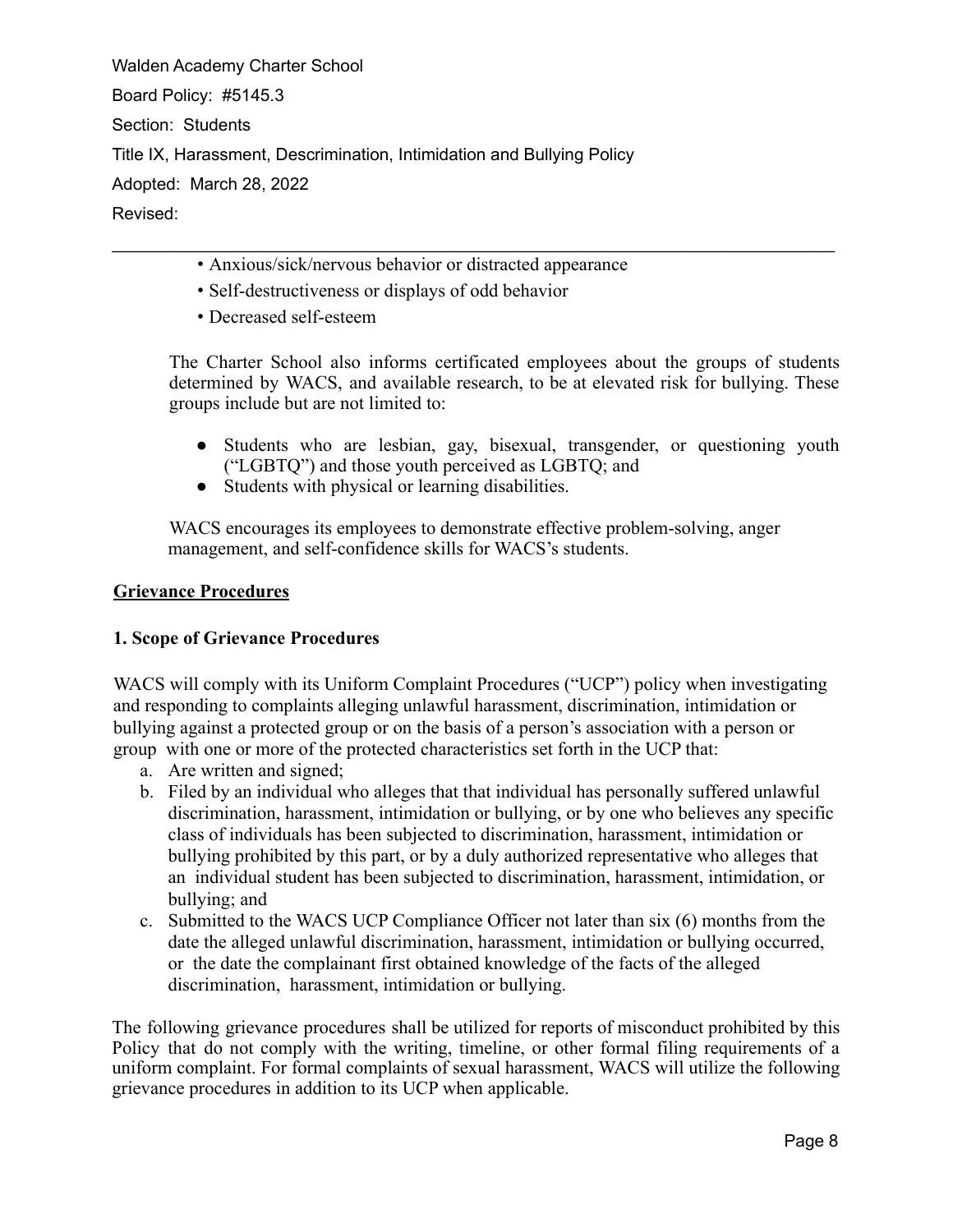## **2. Reporting**

All staff are expected to provide appropriate supervision to enforce standards of conduct and, if they observe or become aware of misconduct prohibited by this Policy, to intervene when safe to do so, call for assistance, and report such incidents. The Board requires staff to follow the procedures in this policy for reporting alleged acts of misconduct prohibited by this Policy.

\_\_\_\_\_\_\_\_\_\_\_\_\_\_\_\_\_\_\_\_\_\_\_\_\_\_\_\_\_\_\_\_\_\_\_\_\_\_\_\_\_\_\_\_\_\_\_\_\_\_\_\_\_\_\_\_\_\_\_\_\_\_\_\_\_\_\_\_\_\_\_\_\_\_\_\_

Any student who believes they have been subject to misconduct prohibited by this Policy or has witnessed such prohibited misconduct is encouraged to immediately report such misconduct to the Coordinator:

Suzanne Tefs

**Director** 

1149 W. Wood Street

Willows, CA 95988

[leadershipteam@waldenacademy.org](mailto:leadershipteam@waldenacademy.org)

530-361-6480

Complaints regarding such misconduct may also be made to the U.S. Department of Education, Office for Civil Rights. Civil law remedies, including, but not limited to, injunctions, restraining orders, or other remedies or orders may also be available to complainants.

While submission of a written report is not required, the reporting party is encouraged to submit a written report to the Coordinator. WACS will investigate and respond to all oral and written reports of misconduct prohibited by this Policy in a manner that is not deliberately indifferent. Reports may be made anonymously, but formal disciplinary action cannot be based solely on an anonymous report.

Students are expected to report all incidents of misconduct prohibited by this Policy or other verbal, or physical abuses. Any student who feels they are a target of such behavior should immediately contact a teacher, instructional aide, school psychologist,office staff, coordinator, director, dean of students, any staff person or a family member so that the student can get assistance in resolving the issue in a manner that is consistent with this Policy.

WACS acknowledges and respects every individual's right to privacy. All reports shall be investigated in a manner that protects the confidentiality of the parties and the integrity of the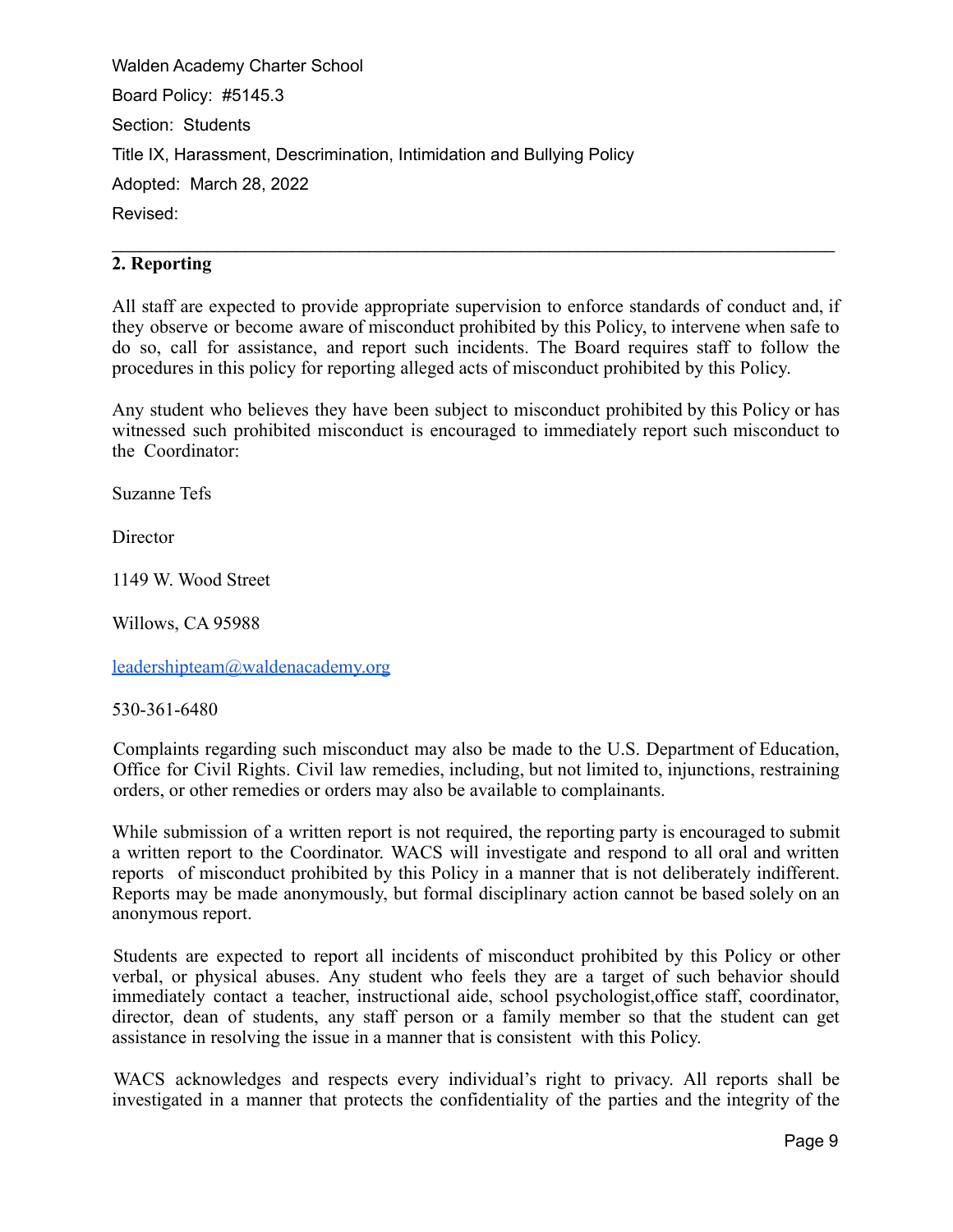process to the greatest extent possible. This includes keeping the identity of the reporter confidential, as appropriate, except to the extent necessary to comply with the law, carry out the investigation and/or to resolve the issue, as determined by the Coordinator or administrative designee on a case-by-case basis.

WACS prohibits any form of retaliation against any individual who files a report or complaint, testifies, assists, participates, or refuses to participate in any investigation or proceeding related to misconduct prohibited by this Policy. Such participation or lack of participation shall not in any way affect the status, grades, or work assignments of the individual. Individuals alleging retaliation in violation of this Policy may file a grievance using the procedures set forth in this Policy. Knowingly making false statements or knowingly submitting false information during the grievance process is prohibited and may result in disciplinary action.

All supervisors of staff will receive sexual harassment training within six (6) months of their assumption of a supervisory position and will receive further training once every two (2) years thereafter. All staff, and any individual designated as a coordinator, investigator or decision-maker will receive sexual harassment training and/or instruction concerning sexual harassment as required by law.

#### **3. Supportive Measures**

Upon the receipt of an informal or formal complaint of sexual harassment, the Coordinator will promptly contact the complainant to discuss the availability of supportive measures. The Coordinator will consider the complainant's wishes with respect to supportive measures, inform the complainant of the availability of supportive measures with or without the filing of a formal complaint of sexual harassment, and explain the process for filing a formal complaint of sexual harassment.

Supportive measures are non-disciplinary, non-punitive individualized services offered as appropriate, as reasonably available, and without fee or charge to the complainant or the respondent before or after the filing of a formal complaint of sexual harassment or where no formal complaint of sexual harassment has been filed. Such measures are designed to restore or preserve equal access to WACS's education program or activity without unreasonably burdening the other party, including measures designed to protect the safety of all parties or WACS's educational environment, or deter sexual harassment. Supportive measures available to complainants and respondents may include but are not limited to counseling, extensions of deadlines or other course related adjustments, modifications of work or class schedules, campus escort services, mutual restrictions on contact between the parties, changes in work locations, leaves of absence, increased security and monitoring of certain areas of the campus, and other similar measures. WACS will maintain as confidential any supportive measures provided to the complainant or respondent, to the extent that maintaining such confidentiality would not impair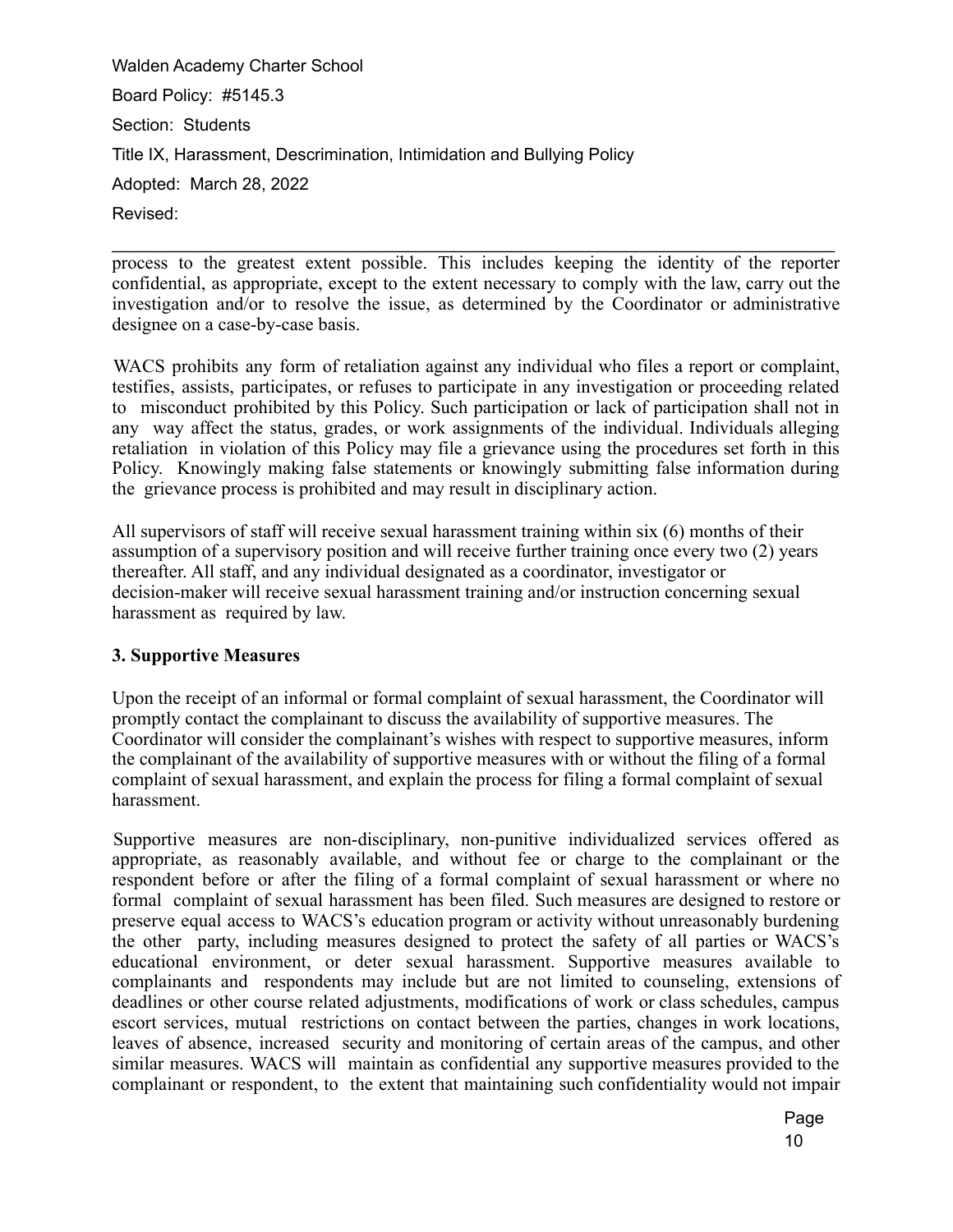the ability of WACS to provide the supportive measures.

## **4. Investigation and Response**

Upon receipt of a report of misconduct prohibited by this Policy from a student, staff member, parent, volunteer, visitor or affiliate of WACS, the Coordinator (or administrative designee) will promptly initiate an investigation. In most cases, a thorough investigation will take no more than twenty-five (25) school days. If the Coordinator (or administrative designee) determines that an investigation will take longer than twenty-five (25) school days and needs to be delayed or extended due to good cause, the Coordinator (or administrative designee) will inform the complainant of the reasons for the delay or extension and provide an approximate date when the investigation will be complete.

\_\_\_\_\_\_\_\_\_\_\_\_\_\_\_\_\_\_\_\_\_\_\_\_\_\_\_\_\_\_\_\_\_\_\_\_\_\_\_\_\_\_\_\_\_\_\_\_\_\_\_\_\_\_\_\_\_\_\_\_\_\_\_\_\_\_\_\_\_\_\_\_\_\_\_\_

At the conclusion of the investigation, the Coordinator (or administrative designee) will meet with the complainant and, to the extent possible with respect to confidentiality laws, provide the complainant with information about the investigation, including any actions necessary to resolve the incident/situation. However, the Coordinator (or administrative designee) will not reveal confidential information related to other students or employees.

For investigations of and responses to formal complaints of sexual harassment, the following grievance procedures will apply:

- Notice of the Allegations:
	- a. Upon receipt of a formal complaint of sexual harassment, the Coordinator will give all known parties written notice of its grievance process, including any voluntary informal resolution process. The notice will include:
		- A description of the allegations of sexual harassment at issue and to the extent known, the identities of the parties involved in the incident, the conduct allegedly constituting sexual harassment, and the date and location of the alleged incident;
		- A statement that the respondent is presumed not responsible for the alleged conduct until a final decision is reached;
		- A statement that the parties may have an advisor of their choice, who may be an attorney, and may inspect and review evidence; and
		- ▪A statement that SBCS prohibits an individual from knowingly making false statements or knowingly submitting false information during the grievance process.
- Emergency Removal
	- o WACS may place a non-student employee respondent on administrative leave

Page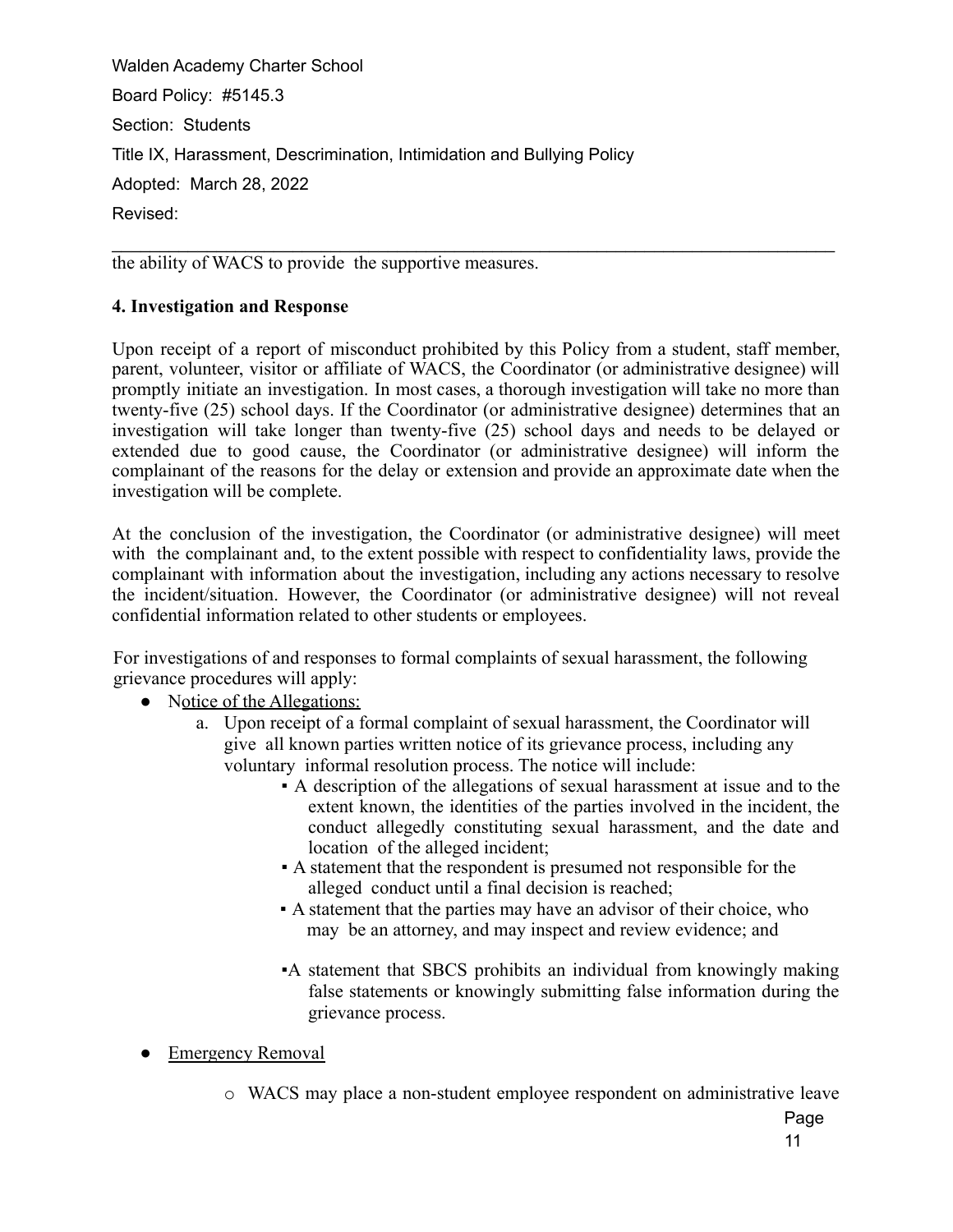Walden Academy Charter School

Board Policy: #5145.3

Section: Students

Title IX, Harassment, Descrimination, Intimidation and Bullying Policy

Adopted: March 28, 2022

Revised:

during the pendency of a formal complaint of sexual harassment grievance process in accordance with WACS's policies.

\_\_\_\_\_\_\_\_\_\_\_\_\_\_\_\_\_\_\_\_\_\_\_\_\_\_\_\_\_\_\_\_\_\_\_\_\_\_\_\_\_\_\_\_\_\_\_\_\_\_\_\_\_\_\_\_\_\_\_\_\_\_\_\_\_\_\_\_\_\_\_\_\_\_\_\_

- o WACS may remove a respondent from WACS's education program or activity on an emergency basis, in accordance with WACS's policies, provided that WACS undertakes an individualized safety and risk analysis, determines that an immediate threat to the physical health or safety of any student or other individual arising from the allegations of sexual harassment justifies removal, and provides the respondent with notice and an opportunity to challenge the decision immediately following the removal.
- o This provision may not be construed to modify any rights under the IDEA, Section 504, or the ADA.
- Informal Resolution
	- o If a formal complaint of sexual harassment is filed, WACS may offer a voluntary informal resolution process, such as mediation, to the parties at any time prior to reaching a determination regarding responsibility. If WACS offers such a process, it will do the following:
		- Provide the parties with advance written notice of:
			- The allegations:

• The requirements of the voluntary informal resolution process including the circumstances under which the parties are precluded from resuming a formal complaint of sexual harassment arising from the same allegations; • The parties' right to withdraw from the voluntary informal resolution process and resume the grievance process at any time prior to agreeing to

a resolution; and

• Any consequences resulting from participating in the voluntary informal resolution process, including the records that will be maintained or could be shared; and

▪ Obtain the parties' advance voluntary, written consent to the informal resolution process.

o WACS will not offer or facilitate an informal resolution process to resolve allegations that an employee sexually harassed a student.

## • Investigation Process

 $\circ$  The decision-maker will not be the same person(s) as the Coordinator or the investigator. WACS shall ensure that all decision-makers and investigators do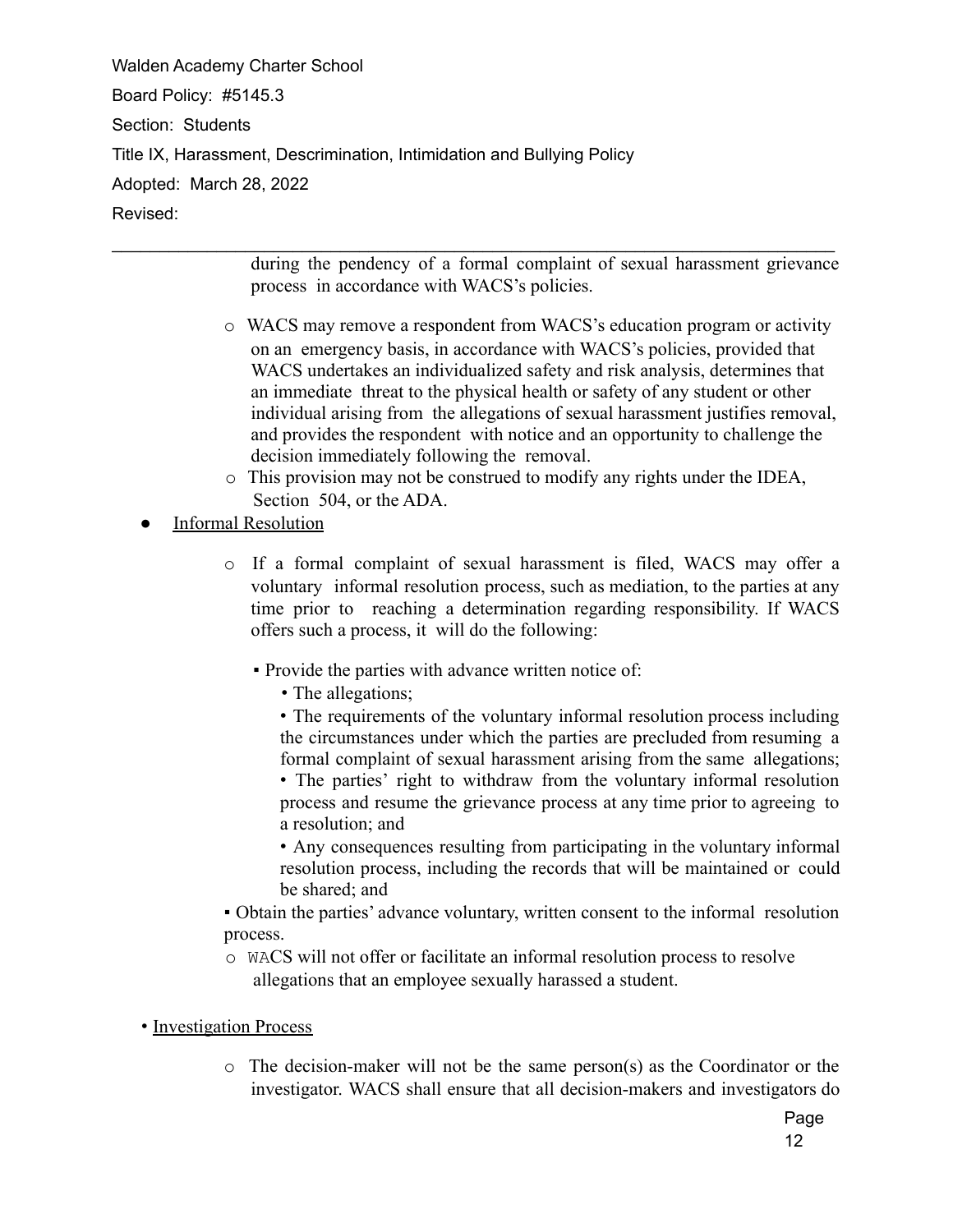> not have a conflict of interest or bias for or against complainants or respondents.

- $\circ$  In most cases, a thorough investigation will take no more than twenty-five (25) school days. If the investigator determines that an investigation will take longer than twenty-five (25) school days and needs to be delayed or extended due to good cause, the investigator will inform the complainant and any respondents in writing of the reasons for the delay or extension and provide an approximate date when the investigation will be complete.
- o The parties will be provided with an equal opportunity to present witnesses, to inspect and review any evidence obtained that is directly related to the allegations raised, and to have an advisor present during any investigative meeting or interview.
- o The parties will not be prohibited from discussing the allegations under investigation or to gather and present relevant evidence.
- o A party whose participation is invited or expected at an investigative meeting or interview will receive written notice of the date, time, location, participants, and purpose of the meeting or interview with sufficient time for the party to prepare to participate.
- o Prior to completion of the investigative report, WACS will send to each party and the party's advisor, if any, a copy of the evidence subject to inspection and review, and the parties will have at least ten (10) days to submit a written response for the investigator's consideration prior to the completion of the investigation report.
- o The investigator will complete an investigation report that fairly summarizes all relevant evidence and send a copy of the report to each party and the party's advisor, if any, at least ten (10) days prior to the determination of responsibility.
- Dismissal of a Formal Complaint of Sexual Harassment
	- o If the investigation reveals that the alleged harassment did not occur in WACS's educational program in the United States or would not constitute sexual harassment even if proved, the formal complaint with regard to that conduct must be dismissed. However, such a dismissal does not preclude action under another applicable WACS policy.
	- o WACS may dismiss a formal complaint of sexual harassment if:
		- The complainant provides a written withdrawal of the complaint to the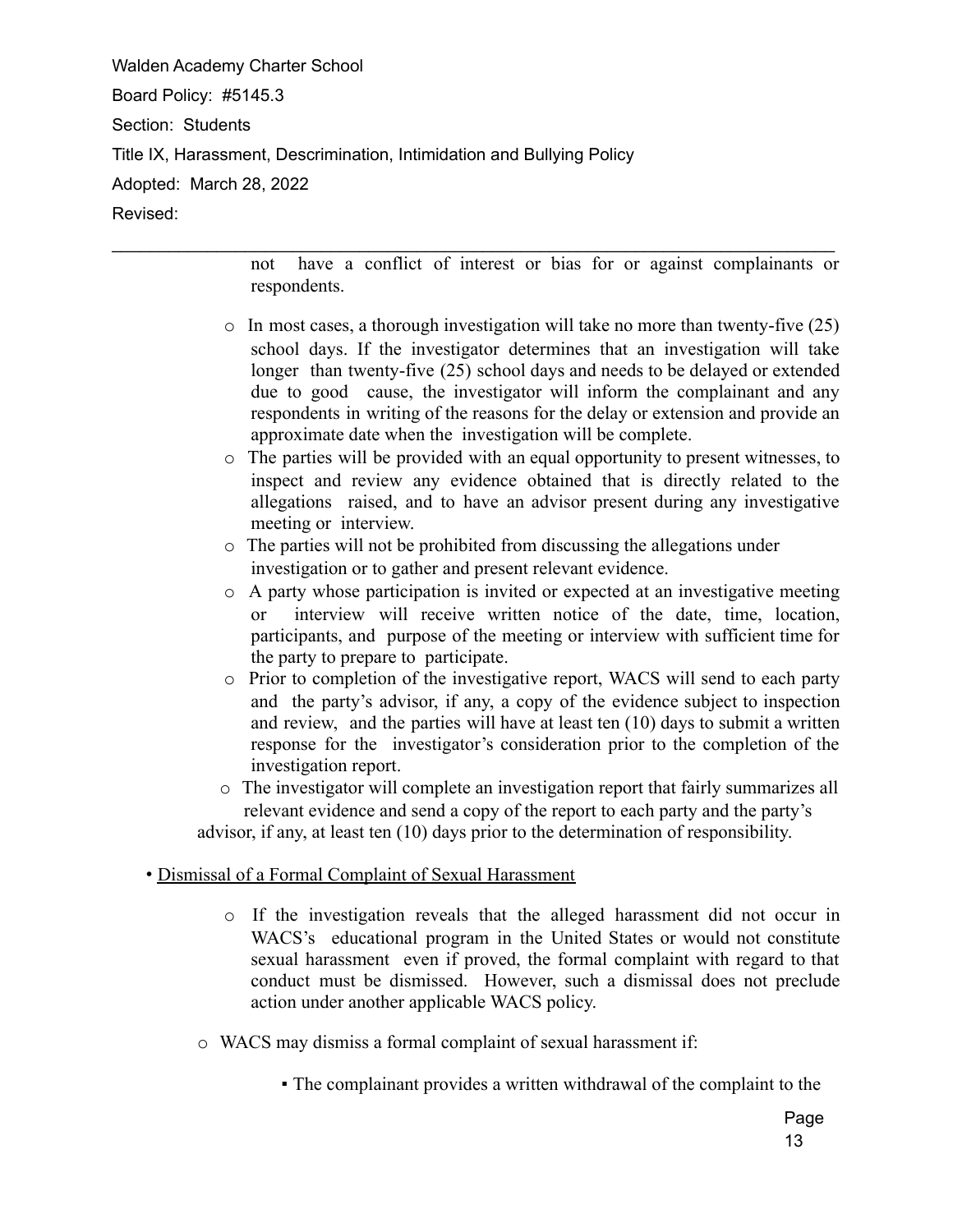Coordinator;

▪ The respondent is no longer employed or enrolled at WACS;

or

\_\_\_\_\_\_\_\_\_\_\_\_\_\_\_\_\_\_\_\_\_\_\_\_\_\_\_\_\_\_\_\_\_\_\_\_\_\_\_\_\_\_\_\_\_\_\_\_\_\_\_\_\_\_\_\_\_\_\_\_\_\_\_\_\_\_\_\_\_\_\_\_\_\_\_\_

- The specific circumstances prevent WACS from gathering evidence sufficient to reach a decision on the formal complaint or the allegations therein.
- o If a formal complaint of sexual harassment or any of the claims therein are dismissed, WACS will promptly send written notice of the dismissal and the reason(s) for the dismissal simultaneously to the parties.
- Determination of Responsibility
	- o The standard of evidence used to determine responsibility is the preponderance of the evidence standard.
	- o Determinations will be based on an objective evaluation of all relevant evidence and credibility determinations will not be based on a person's status as a complainant, respondent, or witness.
	- o WACS will send a written decision on the formal complaint to the complainant and respondent simultaneously that describes:
		- $\Box$  The allegations in formal complaint of sexual harassment;
		- $\Box$  All procedural steps taken including any notifications to the parties, interviews with parties and witnesses, site visits, and methods used to gather other evidence;
		- $\Box$  The findings of facts supporting the determination;
		- $\Box$  The conclusions about the application of WACS's code of conduct to the facts;
		- $\Box$  The decision and rationale for each allegation;
		- $\Box$  Any disciplinary sanctions the recipient imposes on the respondent, and whether remedies designed to restore or preserve equal access to the education program or activity will be provided to the complainant; and
		- $\Box$  The procedures and permissible bases for appeals.

# **5. Consequences**

Students or employees who engage in misconduct prohibited by this Policy, knowingly make false statements or knowingly submit false information during the grievance process may be subject to disciplinary action up to and including expulsion from WACS or termination of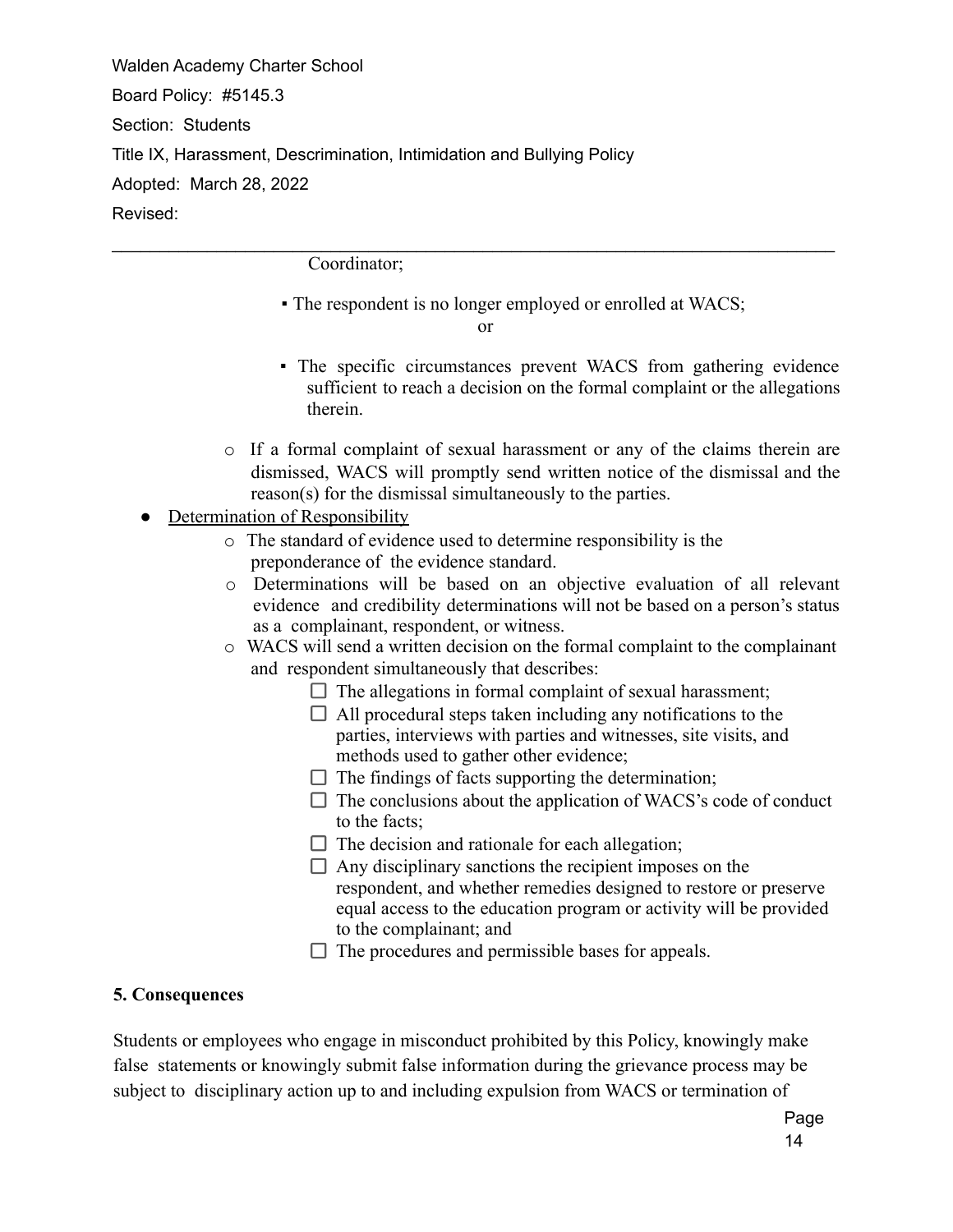employment. The Coordinator is responsible for effective implementation of any remedies ordered by WACS in response to a formal complaint of sexual harassment.

\_\_\_\_\_\_\_\_\_\_\_\_\_\_\_\_\_\_\_\_\_\_\_\_\_\_\_\_\_\_\_\_\_\_\_\_\_\_\_\_\_\_\_\_\_\_\_\_\_\_\_\_\_\_\_\_\_\_\_\_\_\_\_\_\_\_\_\_\_\_\_\_\_\_\_\_

# **6. Right of Appeal**

Should the reporting individual find WACS's resolution unsatisfactory, the reporting individual may, within five (5) business days of notice of WACS's decision or resolution, submit a written appeal to the Board Chair of the WACS Board of Directors, who will empanel three WACS Board of Directors members to review the investigation and render a final decision.

The following appeal rights and procedures will also apply to formal complaints of sexual harassment:

- The complainant and the respondent shall have the same appeal rights and WACS will implement appeal procedures equally for both parties.
- WACS will notify the other party in writing when an appeal is filed.
- The decision-maker for the appeal will give both parties a reasonable, equal opportunity to submit a written statement in support of, or challenging, the outcome; issue a written decision describing the result of the appeal and the rationale for the result; and provide the written decision simultaneously to both parties.

## **7. Recordkeeping**

All records related to any investigation of complaints under this Policy are maintained in a secure location.

WACS will maintain the following records for at least seven (7) years:

- Records of each sexual harassment investigation, including any determination of responsibility; any audio or audiovisual recording or transcript; any disciplinary sanctions imposed on the respondent; and any remedies provided to the complainant.
- Records of any appeal of a formal sexual harassment complaint and the results of that appeal.
- Records of any informal resolution of a sexual harassment complaint and the results of that informal resolution.
- All materials used to train Title IX coordinators, investigators, decision-makers, and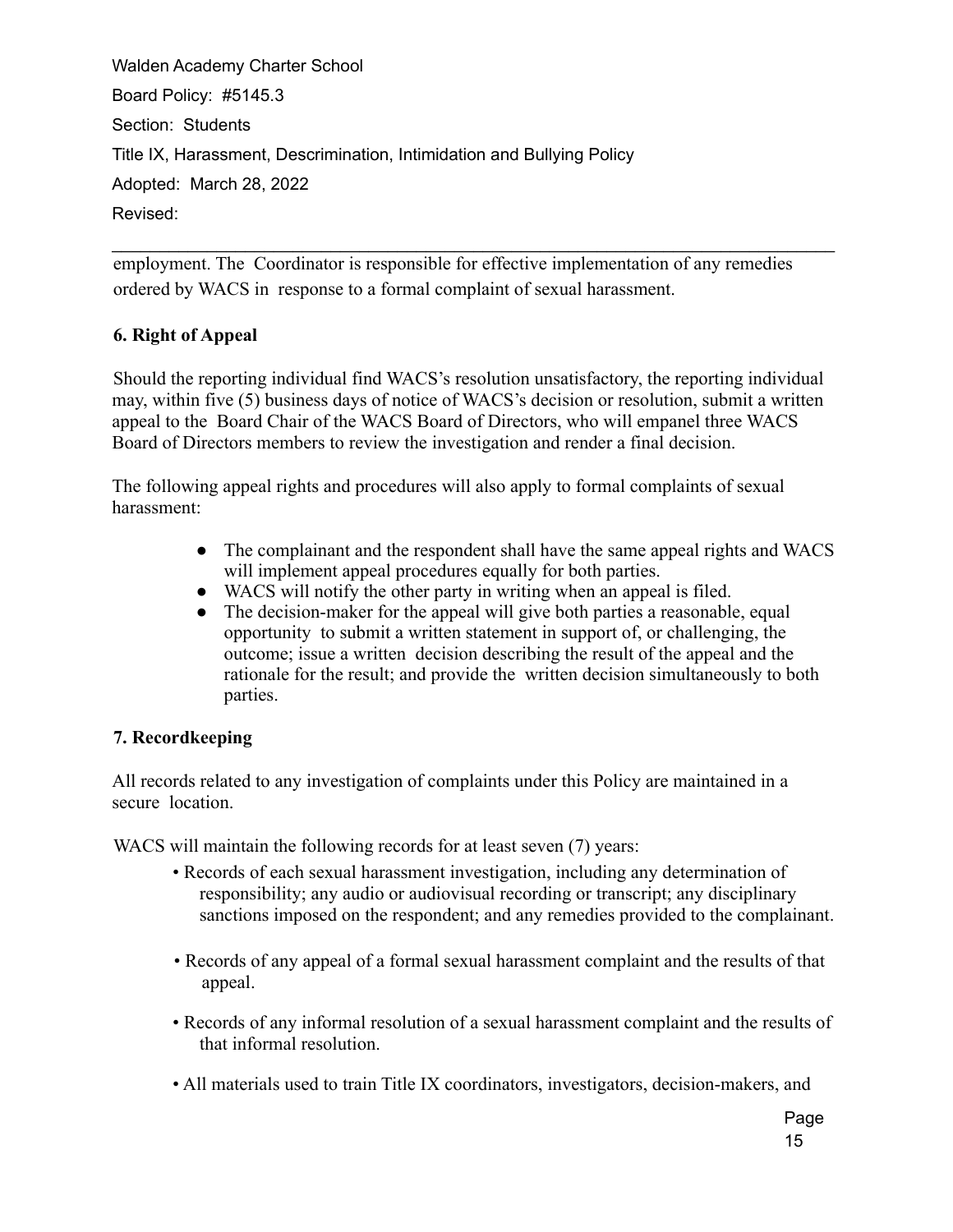any person who facilitates an informal resolution process.

• Records of any actions, including any supportive measures, taken in response to a report or formal complaint of sexual harassment.

\_\_\_\_\_\_\_\_\_\_\_\_\_\_\_\_\_\_\_\_\_\_\_\_\_\_\_\_\_\_\_\_\_\_\_\_\_\_\_\_\_\_\_\_\_\_\_\_\_\_\_\_\_\_\_\_\_\_\_\_\_\_\_\_\_\_\_\_\_\_\_\_\_\_\_\_